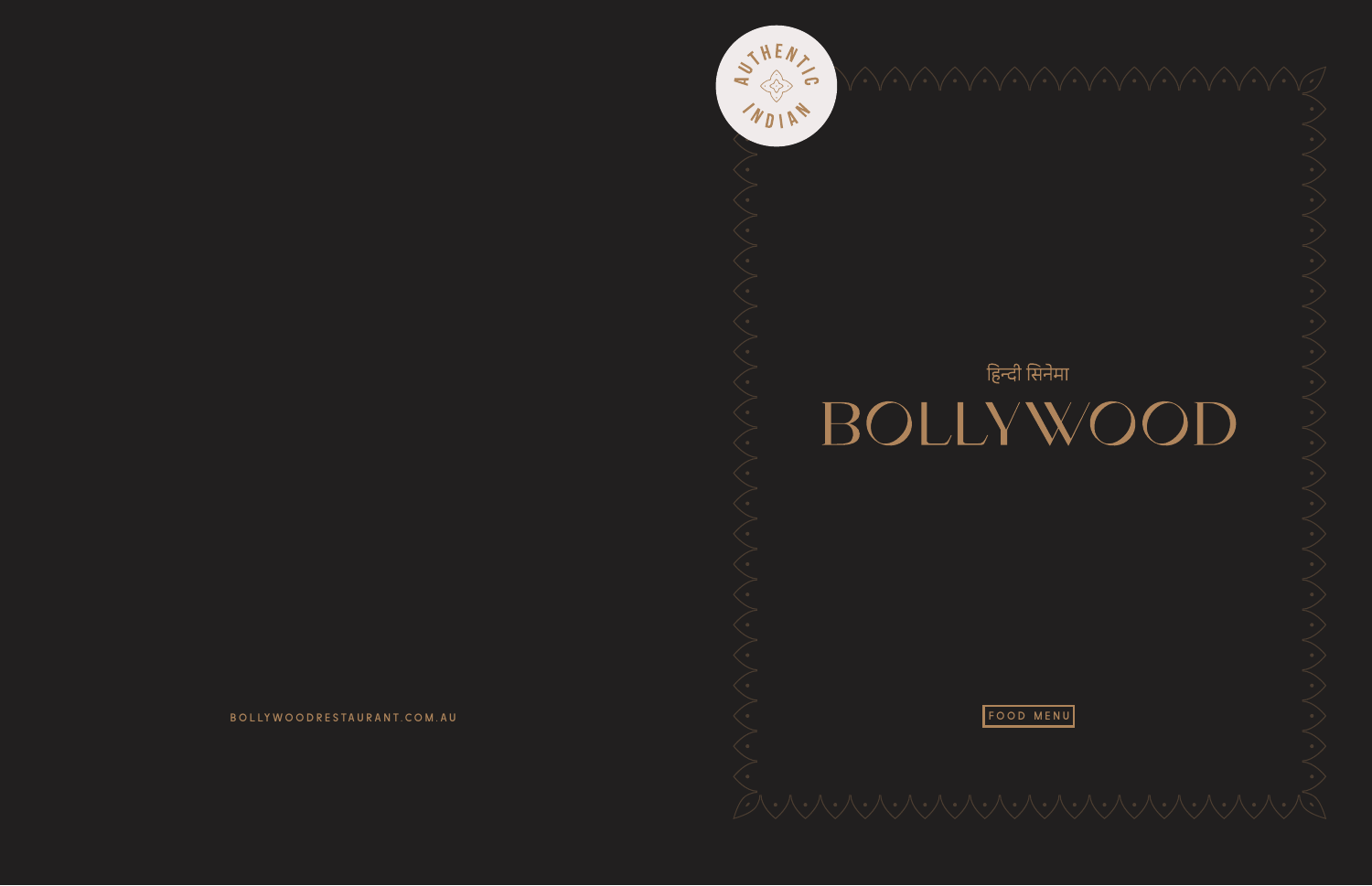## Soup

Paustik Tomato Shorba \$8.90 A healthy tomato and vegetable soup garnished with croutons

Manchow Soup \$8.90 Indo Chinese soup with lots of Vegetable garnished with fried noodles

### STARTERS

## Vegetarian Starters & Chaat Bhandar

| Samosa                                                                                     | \$4.90 each |
|--------------------------------------------------------------------------------------------|-------------|
| A pastry filled with chef's special spiced potato and<br>peas                              |             |
| Chips                                                                                      | \$7.90      |
| Deep-Fried Potato chips served with tomato sauce                                           |             |
| Hara Bhara Kebab                                                                           | \$17.90     |
| Fried patties of minced vegetables & Spices                                                |             |
| Bharwaan Gucchi                                                                            | \$19.90     |
| White button mushroom filled with cheese and spices<br>cooked in the tandoor               |             |
| Veg Hakka Noodles                                                                          | \$19.90     |
| $Indo$ – Chinese noodles stir-fried in soya sauce with<br>seasonal vegetables              |             |
| Manchurian Dry or Gravy                                                                    | \$19.90     |
| Manchurian -Golden deep-fried vegetable balls<br>served with Indo-Chinese gravy.           |             |
| Paneer Chilli Milli                                                                        | \$19.90     |
| Crispy fried cottage cheese topped with onions,<br>capsicum and Indian spices              |             |
| Paneer Ke Gappe                                                                            | \$15.90     |
| Crispy puffed puri stuffed with paneer and spices<br>topped with sweet yogurt and chutneys |             |

| Aloo Papdi Chaat                                                                    | \$14.90 |
|-------------------------------------------------------------------------------------|---------|
| Flat crispy canape topped with potatoes, Onion,<br>tomato, yogurt, chutneys and sev |         |
|                                                                                     |         |

Onion Bhaji \$14.50 Sliced spiced onion marinated in authentic masala with Chickpea batter & deep fried

### Paneer Tikka \$18.95

Chunks of cheese coated & Capsicum with yogurt and prices stuffed with chutneys and cooked in tandoor

### Veg Golmaal \$17.95

A mix of vegetable dumplings deep fried and tossed with chef 's special indo Chinese sauce

| Aloo Tikki Chaat                                 | \$14.90 |
|--------------------------------------------------|---------|
| Indian conongs topped with aloo Tikki and topped |         |

Indian canapes topped with aloo Tikki and topped with chutneys

### Pani Puri 10 pcs \$13.90

Non – Vegetarian Platter \$38.00 Chicken Tikka , Pudina Lamb Ki Seekh, Fish Amritsari and Tandoori achari King Prawns

Small crispy puffed bread stuffed with boiled potato and served with tangy tamarind chutney & spicy mint water.

### アイトウィート・マイト インター・ショップ アイマン アイアリング アイマン アイター・ショップ アイマン アイマン アイマン アイマン アイマン アイマン アイマン

# Chicken Starters

### Tandoori Chicken \$19.95

| Murgh Malai Tikka                                                                                        | \$18.95 |  |
|----------------------------------------------------------------------------------------------------------|---------|--|
| Boneless Chicken smothered in a wet rub of cream<br>with warm spices & fresh herbs grilled over charcoal |         |  |
| Chicken Lolly Pop 5pcs                                                                                   | \$19.95 |  |
| Bite-size chicken pieces marinated and fried with<br>chef's special mix Spices                           |         |  |
| <b>Lamb Starters</b>                                                                                     |         |  |
| Pudina Lamb Ki Seekh                                                                                     | \$19.90 |  |
| Lamb mince marinated with spices and fresh mint<br>leaves, cooked in tandoor                             |         |  |

Succulent chicken on the bone marinated in ginger, garlic, yoghurt, lemon juice and a range of ground spices and garam masala and cooked in the tandoor

## Chicken Tikka \$19.95

Boneless leg of chicken marinated with yoghurt and Indian spices cooked in the tandoor

## Tandoori Lamb Chops \$27.90

Oven-roasted lamb cutlets marinated with yogurt and tandoori spice masala

# Seafood Starters

| Fish Amritsari                                                                      | \$19.95 |
|-------------------------------------------------------------------------------------|---------|
| Boneless fish coated in our chef's special batter &<br>fried served with mint sauce |         |

Tandoori Achari King Prawns \$23.90 King prawns marinated with pickling spiced & yogurt cooked in clay oven

## Prawn Koliwada \$22.50

Mumbai styled crispy fried prawns , sprinkled with chat masala & served with green chutney/schezwan dip

## Creamy Fish Tikka \$22.90

Local fresh fish marinated with yoghurt and Indian spices cooked in clay oven

## Vegetarian Platter \$28.00

# Platters

| <b>Bollywood Platter</b>                                          | \$32.00 |
|-------------------------------------------------------------------|---------|
| Samosa, Pudina Lamb Ki Seekh, Fish Amritsari<br>and Chicken Tikka |         |
| $\mathbf{M}$ $\mathbf{M}$ $\mathbf{M}$                            | നറെ ററ  |

Samosa, Paneer Tikka, Hara Bhara Kebab and Onion Bhaji

### MAIN COURSE >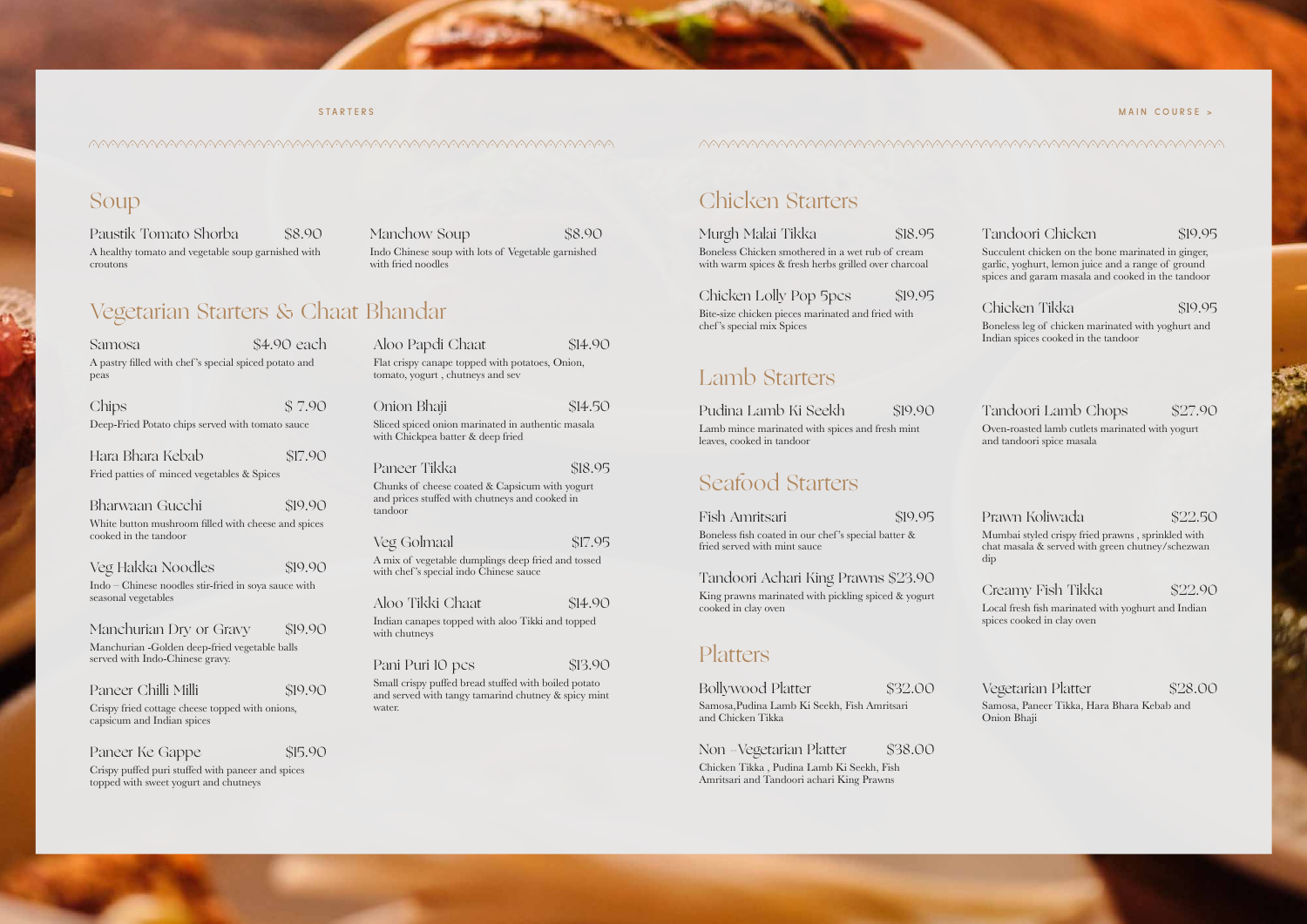

### BANQUET MENUS

# Vegetarian Banquet \$35.00

| ENTREE: | Samosa, Paneer Sandwich Tikka and Hara Bh      |
|---------|------------------------------------------------|
| MAINS:  | Dal Tadka, Palak Paneer, Veg Jalfrezi and Baig |

# Non-Vegetarian Banquet \$42.00

| ENTREE: | Chicken Tikka, Pudina Lamb Ki Seekh and Fi |
|---------|--------------------------------------------|
| MAINS:  | Butter Chicken, Southern Lamb Curry, Kadai |

# Bollywood Banquet \$42.00

| ENTREE: | Samocheese, Chicken Tikka, Pudina Lamb Ki    |
|---------|----------------------------------------------|
| MAINS:  | Butter Chicken, Lamb Saagwala, Prawn Jalfrez |

# Kids Menu

| Popeye                                                      | \$15.90 |  |
|-------------------------------------------------------------|---------|--|
| Yellow dal with mild palak paneer, steam rice,<br>baby Naan |         |  |
| Mowgali                                                     | \$15.90 |  |

Butter Chicken with potato chips, steam rice, baby Naan

ara Kebab an ka Salan,

.<br>ish Amritsari i Paneer and Dal Tadka

Seekh Kebab and Fish Amritsari ti, Kadai Paneer and Dal Makhni

 $Fish & Chips$   $$9.90$ 

Nuggets & Chips \$8.99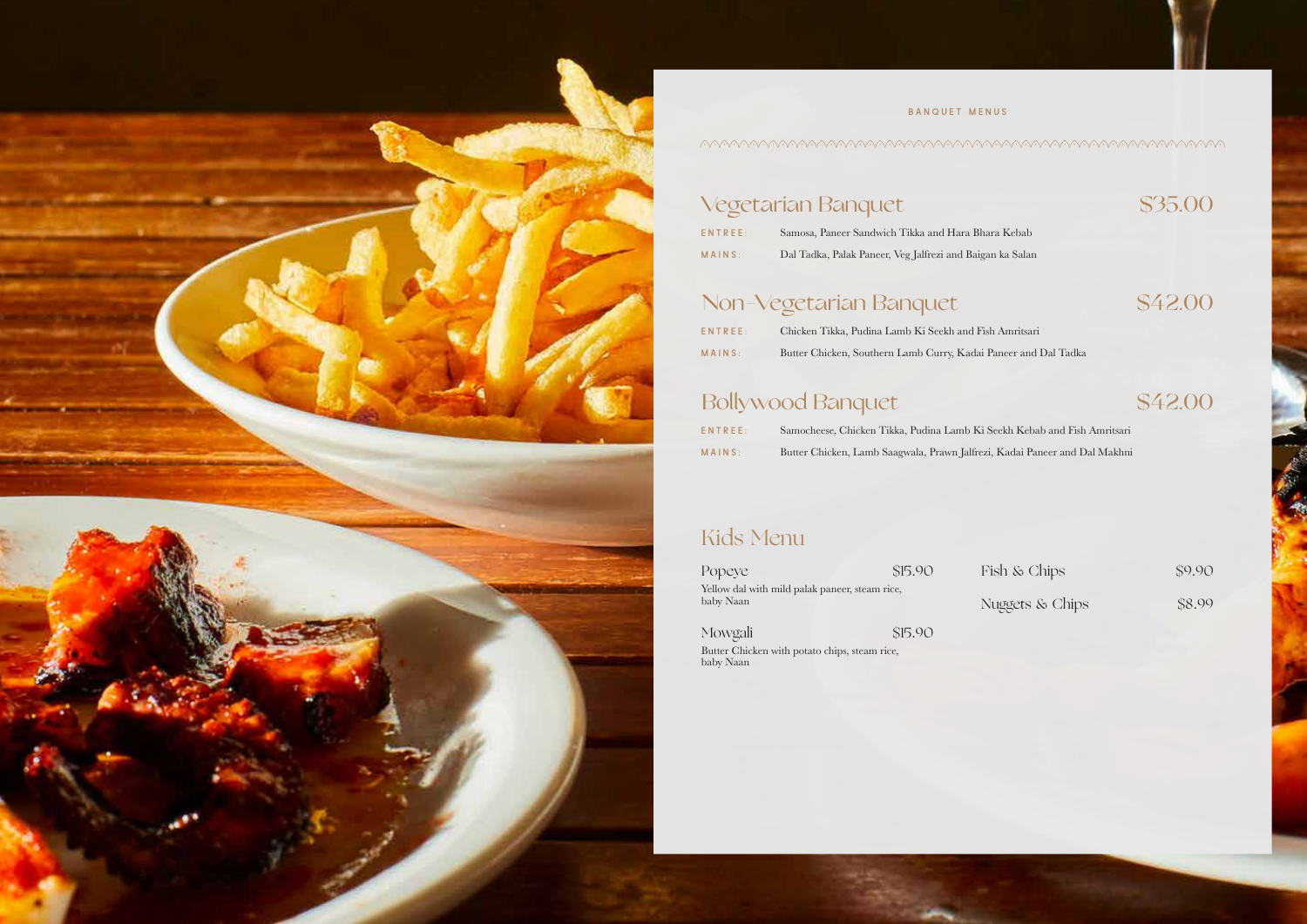

へんへんへんへんへんへんへんへんへん しょうしゅうしゅう しゅうしゅうしょう しゅうしゅうしょう しゅうしゅうしゃ しゅうしゅうしゅう しゅうしゅうしゅうしゅう

| Kadai Paneer                                                                                   | \$21.90 |
|------------------------------------------------------------------------------------------------|---------|
| Cottage cheese with ground spices, sliced capsicum<br>in a thick tomato and onion-based sauce  |         |
| Paneer Makhani                                                                                 | \$21.90 |
| Cottage Cheese cooked in a creamy tomato gravy                                                 |         |
| Palak Paneer                                                                                   | \$21.95 |
| Spinach curry with cottage cheese and spices                                                   |         |
| Mutter Paneer                                                                                  | \$21.95 |
| Cottage cheese and green peas cooked in an onion<br>and tomato gravy tempered with royal cumin |         |
| Paneer Tikka Masala                                                                            | \$21.95 |
| Cottage cheese cooked with capsicum and sliced<br>onion in a tomato-based gravy                |         |
| Paneer Butter Masala                                                                           | \$21.95 |
| Cottage Cheese Cooked in a thick and creamy tangy<br>gravy                                     |         |
| Shahi Paneer                                                                                   | \$21.95 |
| A Royal dish of cottage cheese cooked in a rich<br>cashew nut gravy                            |         |
| Achari Paneer                                                                                  | \$21.95 |
| Cottage cheese cooked with masala sauce and<br>pickling spice                                  |         |
| Paneer Bhurji                                                                                  | \$23.90 |
| A scrambled mix of cottage cheese, cooked with<br>Capsicum & Onion in masala sauce             |         |
| Kunbh Kaju Sandli                                                                              | \$22.95 |

Cashew nuts & Button mushroom cooked in masalabased sauce finished with hint of cream

### < STARTERS VEGETARIAN MAINS MEAT MAINS >

## Kaju Curry Masala \$22.95

Cashew nuts cooked in masala based sauce finished with hint of cream

## Malai Kofta \$21.95

Fried cottage cheese dumplings cooked in a creamy cashew-nut gravy

## Chana Masala \$21.95

Chick peas soaked overnight and cooked with kadai masala

## Methi Mutter Malai \$19.50

A medley of mutter cooked with fenugreek in a tomato masala gravy finished with hint of cream

## Veg jalfrezi \$21.95

Combination of mix vegetables cooked with sliced capsicum & onion in tomato masala sauce

## Baigan Ka Salan \$21.95

## Eggplant cooked in an onion, tomato, and five-spice

sauce

## Achari Bhindi \$21.95

Okra cooked with masala sauce and pickling spice

## Dal Makhni \$18.95

Whole black lentils soaked overnight, finished in a tomato based gravy with cream and spices

## Dal Tadka \$17.95

Yellow lentils cooked with Indian masala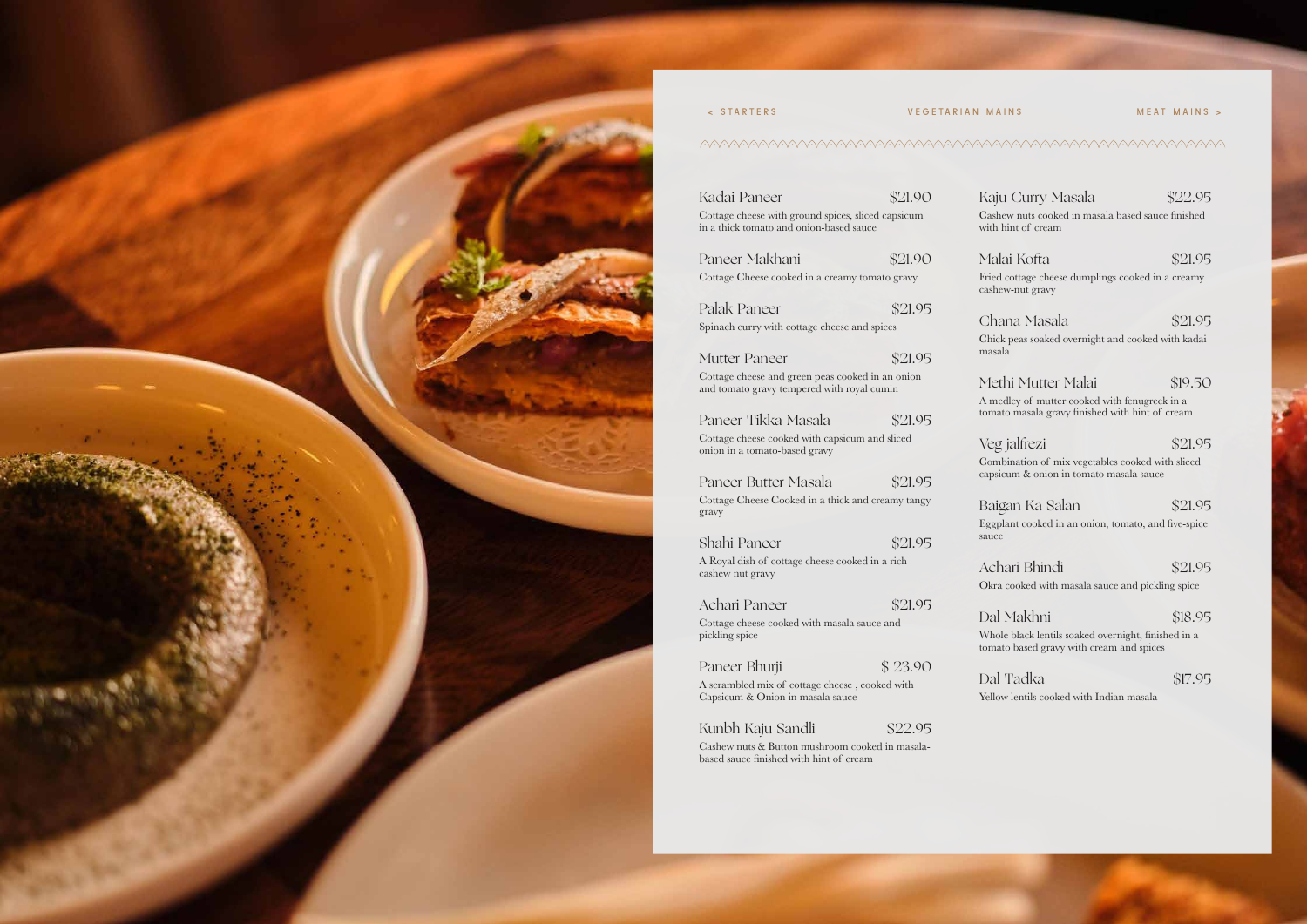< VEGETARIAN MAINS

## Chicken Mains

| Butter Chicken                                  | \$24.95 |
|-------------------------------------------------|---------|
| Shredded boneless chicken cooked in rich tomato |         |
| gravy, flavored with fenugreek                  |         |

Chicken Korma \$24.95 A mild and creamy cashew nut gravy cooked with chicken and a subtle combination of spices

| Chicken Vindaloo                                | \$24.95 |
|-------------------------------------------------|---------|
| Hot and spicy chicken flavored with vinegar and |         |
| spices                                          |         |

Chicken Tikka Masala \$24.95

Tender pieces of chicken cooked with capsicum and sliced onion, in a tomato based gravy

Nihari Goat Curry \$26.95 Goat cooked with yogurt and Nihari masala

Tawa Goat Curry \$29.50 Semi dry preparation of Baby Goat, tossed with

| Dum Ka Chicken                                                      | \$26.00 |
|---------------------------------------------------------------------|---------|
| Chicken chops cooked with yogurt, onion, tomato<br>and garam masala |         |
|                                                                     |         |

Tawa Murgh Hara Masala \$26.96 A semi dry preparation of chicken and Indian herbs served on a griddle

Prawn Jalfrezi \$28.50 King prawns cooked on a griddle with tangy lemon masala

Murgh Mirchi Ka Salan \$26.00 Tender pieces of chicken cooked with capsicum and sliced onion, in a tomato based gravy

## Goat Mains

 $\overline{\phantom{a}}$ 

Chicken or Lamb \$21.95 A basmati rice preparation cooked with spices and your choice of Chicken or Lamb Served with raita

Onion & Capsicum

Prawn Curry \$28.50

# Seafood Mains

| Goan Fish Curry                                 | \$27.95 |
|-------------------------------------------------|---------|
| Goan style fish curry cooked in a coconut-based |         |
| gravy                                           |         |

Tandoori Murg Sholay \$34.95 Chicken tossed in chef 's special tangy sauce served on a sizzling platter with a side of hot chips

Prawn Curry \$28.50

Bengali Fish Masala \$27.95 Fish cooked with tamarind and Bengali masala

Prawn cooked with masala and coconut sauce

### BREADS & RICE >

# Seafood Mains

| Goan Fish Curry                                          | \$27.95 |
|----------------------------------------------------------|---------|
| Goan style fish curry cooked in a coconut-based<br>gravy |         |
| Bengali Fish Masala                                      | \$27.95 |
| Fish cooked with tamarind and Bengali masala             |         |

Prawn cooked with masala and coconut sauce

Prawn Jalfrezi \$28.50

King prawns cooked on a griddle with tangy lemon masala

Goat or Prawn \$22.49

## Biryani

| Vegetarian                                        | \$19.50 |
|---------------------------------------------------|---------|
| A basmati rice preparation cooked with spices and |         |
| mix vegetables. Served with raita                 |         |

A basmati rice preparation cooked with spices and your choice of Goat or Prawns Served with raita

# Sizzlers

| Tawa Paneer Hara Masala \$27.95 |  |
|---------------------------------|--|
|                                 |  |
|                                 |  |